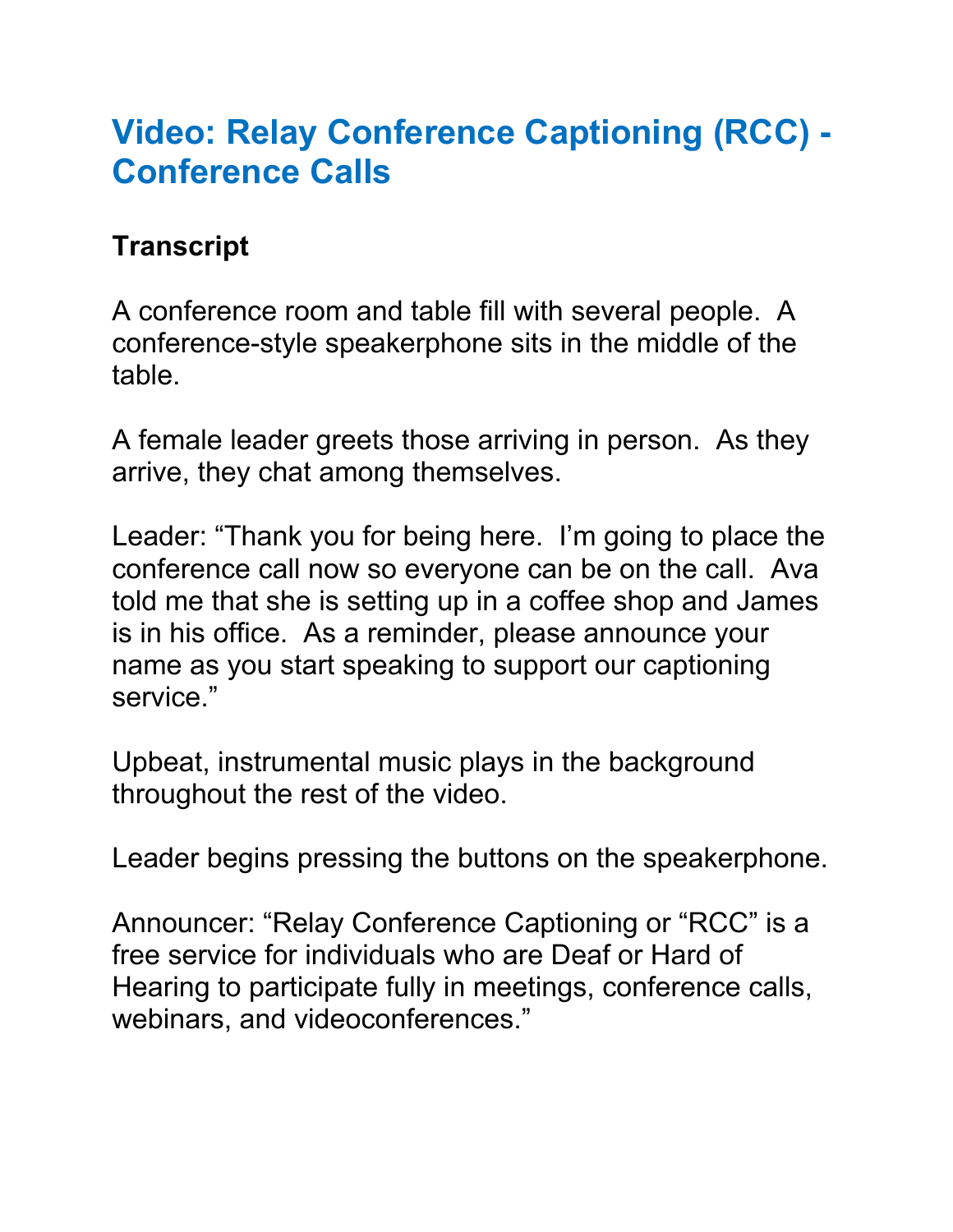Scene shifts to a female patron getting coffee in a coffee shop. This patron smiles and nods at the barista when he signs in American Sign Language to her: "Thank you." She waves to someone as she carries her tablet to an open table.

Scene shifts to a hallway of an office complex where a female associate and male associate chat and walk together. They part their ways when the male associate enters his office.

Scene shifts back to the conference room and the leader is speaking to the group and speakerphone.

Announcer: "Participants have access to spoken dialogues by reading live streaming captions through the Internet using a computer, laptop, tablet or mobile device."

Scene rotates between these people at 3 different locations. All of them are participating in the same conference call. The male associate in his office and the patron at the coffee shop are reading captions of the conference calls on their laptop and tablet.

Announcer: "This service is provided through Rhode Island Relay. RCC uses the same high-quality captioners that produce closed captioning for live television, news, sports, and weather to deliver real-time captions streamed to an Internet-connected computer, laptop, mobile device or tablet anywhere in the world. As the conference call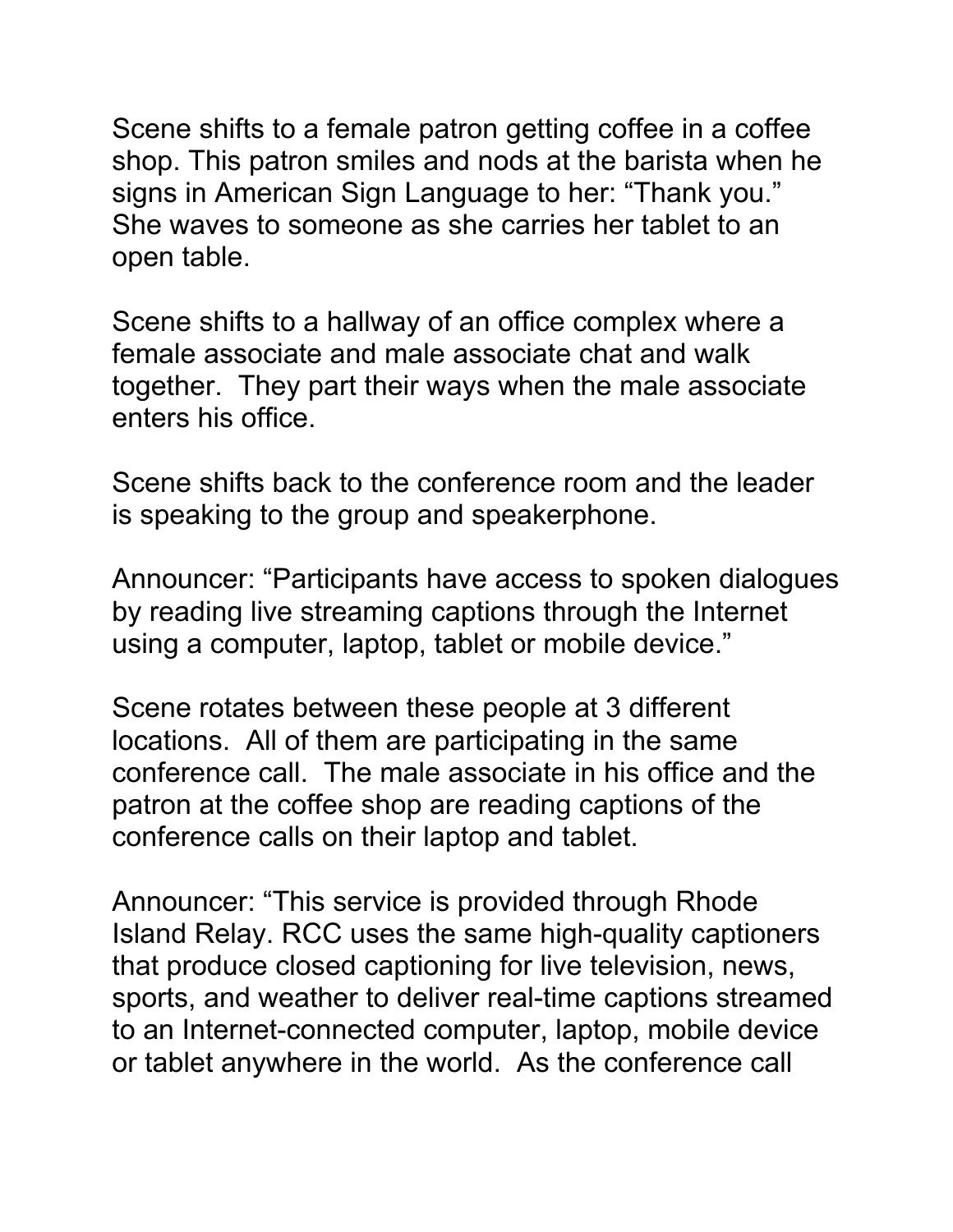continues, each participant's words appear on their screen."

Leader: "So now that Val has explained the process, does anyone have any questions?"

Announcer: "RCC users have the option to respond using their own voices or type responses into a text entry window, which is spoken into the call by the captioner."

Male associate in his office appears to be asking a question via his headset. While he is speaking, a close-up of his laptop screen displays his spoken words: "Do you expect this to roll out during the year?" It identifies him as James.

The patron in the coffee shop types her question into the text box on her tablet: "Has a kickoff date been set yet?"

Announcer: "There are other options to increase accessibility."

A screen of RCC website shows how users can change font type, size, color and background color, how to display the new text and an option to slow down the speed of the text.

Announcer: "Another benefit of RCC is that users may print or save a copy of the transcript. RCC users can book RCC service in advance to reserve a captioner."